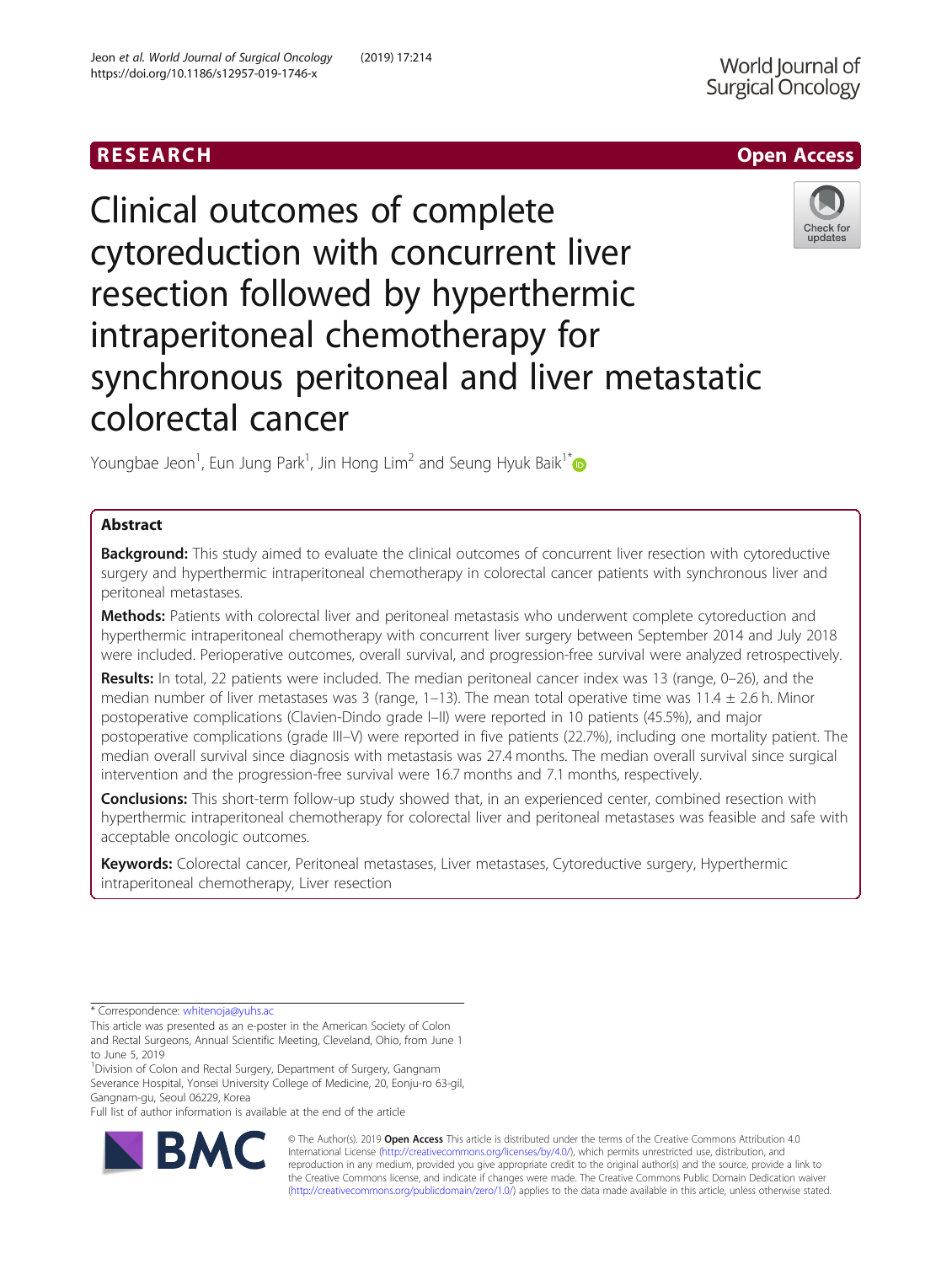# Background

Approximately 20–25% of colorectal cancer (CRC) patients are diagnosed with metastatic CR C[\[1\]](#page-8-0). The most common site of metastatic CRC is the liver, accounting for 30–40% of metastatic CRC cases, and the most common cause of death is liver metastasis followed by peritoneal metastasis [[2](#page-8-0), [3](#page-8-0)]. Complete resection with systemic chemotherapy is a potentially curative treatment option for patients with metastatic CRC. Complete liver resection of hepatic metastasis resulted in a median overall survival (OS) of 30–50 months, and 5-year survival of up to 50% [[4](#page-8-0)]. The development of surgical techniques, such as two-stage hepatectomy and portal vein embolization, can increase the resectability rate even in patients with multiple, initially unresectable, liver metastases [\[5,](#page-8-0) [6](#page-8-0)]. For peritoneal metastasis, hyperthermic intraperitoneal chemotherapy (HIPEC) after cytoreductive surgery (CRS) is effective for patients who can achieve complete cytoreduction. Previous studies, including a randomized trial, showed better survival outcomes and acceptable morbidity rates in highly selected patients who were treated with CRS and HIPEC [[2](#page-8-0), [7](#page-8-0)–[10\]](#page-8-0). Although recently PRODIGE-7 trial suggested that the addition of HIPEC with oxaliplatin does not influence the survival results, it did not evaluate HIPEC using mitomycin, and the survival benefit with HIPEC was found in a subgroup with medium extent of peritoneal carcinomatosis.

However, the inclusion criterion for resection of metastatic CRC is usually that the metastatic lesion is confined to a single organ or structure. Combined metastatic CRC patients are generally recommended palliative systemic chemotherapy. Patients with combined metastatic sites, especially those including peritoneal metastasis, have shorter OS [\[11\]](#page-8-0). When systemic chemotherapy was the only administered treatment, the median OS of patients with peritoneal metastasis combined with other sites of metastasis was 12.6 months, whereas the median OS of patients with solitary peritoneal metastasis was 16.3 months [[12](#page-8-0)]. The incidence of synchronous peritoneal and liver metastases is estimated to be 8% of metastatic CRC cases, with OS of only 2.6 months when patients do not receive chemotherapy and OS of 12.0 months when patients receive chemotherapy [[13](#page-8-0)]. Therefore, due to this poor prognosis, several physicians have attempted surgical treatment for patients with combined peritoneal and hepatic metastases, despite the development of chemotherapeutic agents. In this study, we aimed to evaluate the clinical outcomes of CRS and HIPEC with concurrent liver surgery for patients with synchronous liver and peritoneal metastatic CRC.

# Methods

# Patient selection

From September 2014 to July 2018, patients who underwent CRS and HIPEC with concurrent liver surgery at

Gangnam Severance Hospital, Yonsei University College of Medicine, Seoul, Republic of Korea were retrospectively reviewed. We included patients diagnosed with synchronous liver and peritoneal metastases, Eastern Cooperative Oncologic Group performance status score of < 2, and age < 80 years. We excluded patients who diagnosed with noncolorectal origin cancer, other extrahepatic hematogenous metastasis, and incomplete cytoreduction, indicated by a completeness of cytoreduction (CC) score of 2 or 3. Concurrent liver surgery included any type of liver resection, two-stage hepatectomy, and intraoperative radiofrequency ablation. All patients were preoperatively diagnosed with metastatic CRC by abdomino-pelvic computed tomography (CT), liver magnetic resonance imaging, or positron emission tomography. A multidisciplinary team discussed the appropriate treatment plan and eligibility for surgery. All data of consecutive patients were retrospectively collected and reviewed using electronic medical records system. This study was approved by the Institutional Review Board of Gangnam Severance Hospital, Yonsei University College of Medicine (IRB No. 3-2019-0005).

### Assessment parameters

Baseline demographics, including age, sex, body mass index (BMI), the American Society of Anesthesiologists (ASA) classification, history of previous abdominal surgery, history of preoperative chemotherapy, preoperative laboratory findings, biomarker, and characteristics of primary cancer, were collected. The PCI and CC scores were assessed intraoperatively, according to the techniques given by Sugarbaker et al  $[14]$  $[14]$ . The number and the largest diameter of the liver metastases were measured via liver magnetic resonance imaging. Postoperative complications within 30 days were evaluated by the Clavien-Dindo classification [\[15\]](#page-8-0). Readmission was defined as admission after discharge due to surgery-related complications. Postoperative laboratory findings, except tumor markers, were collected on the operative day, and postoperative tumor markers were checked 1 week after the last operation.

OS was calculated from the date of surgical intervention (in case of two-stage hepatectomy, from the date of first surgical intervention) until the date of death or last followup. However, in order to include the impact of preoperative chemotherapy and compensate for the long period from diagnosis to surgery, OS was recalculated from the date of diagnosis of metastatic CRC. Progression-free survival (PFS) was measured from the date of surgical intervention (in case of two-stage hepatectomy, from the date of first surgical intervention) until the date of first recurrence or last follow-up.

# Surgical technique

Intraperitoneal exploration was initially performed via midline laparotomy. After assessing the extent of intraoperative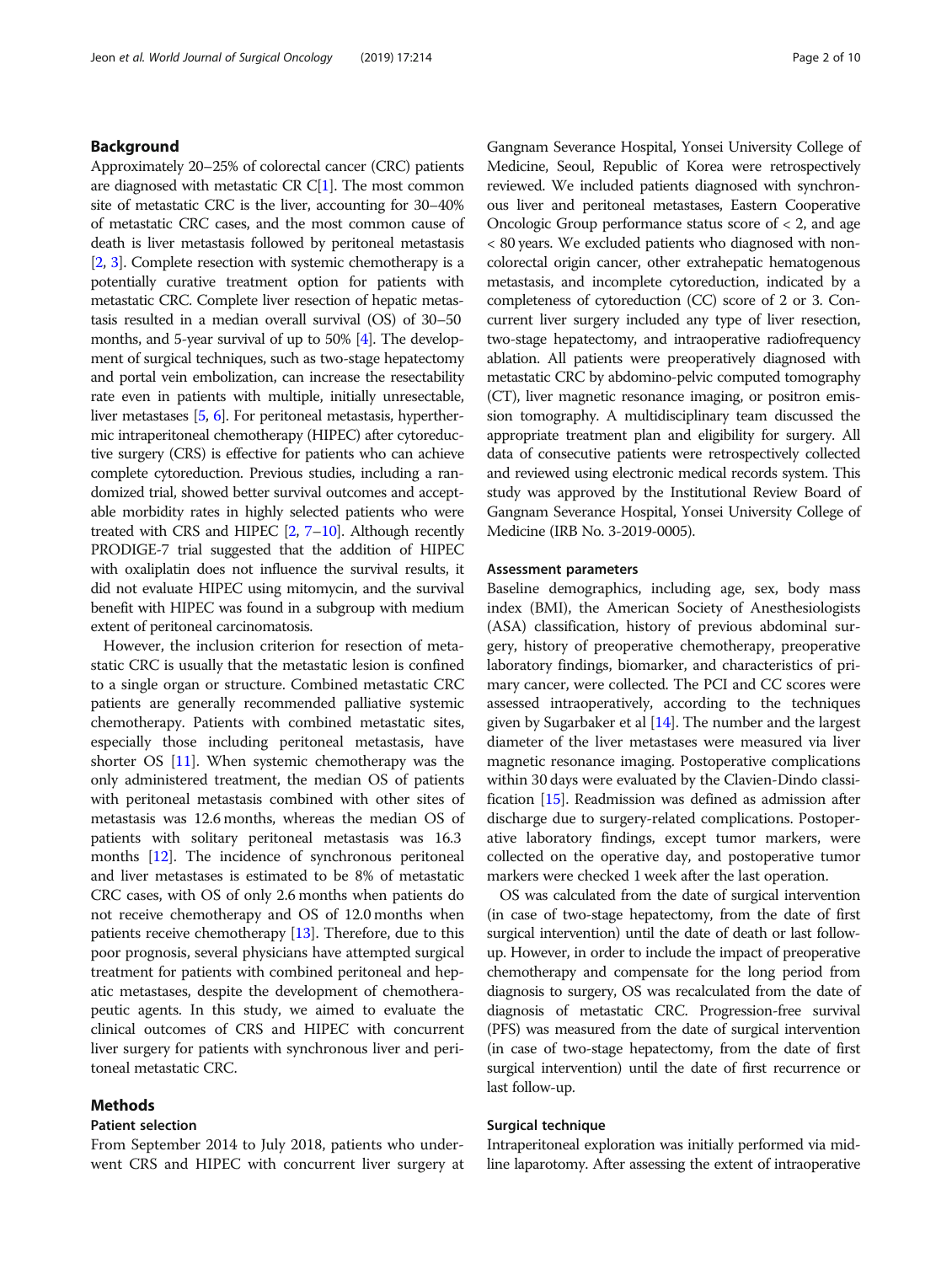peritoneal cancer, cytoreduction was performed according to the Sugarbaker technique [[16](#page-8-0)]. Selective peritonectomy was performed depending on the site of peritoneal metastases, and resection of the bowel or intraperitoneal organs was performed when the seeding tumor showed gross invasion. After cytoreduction, concurrent liver surgery, including liver resection and/or intraoperative radiofrequency ablation, was performed. Intraoperative radiofrequency ablation was performed to treat complex liver metastases which are unsuitable for parenchymal resection alone. Some of the selected patients underwent two-stage hepatectomy when they had multiple liver metastases that could not be completely resected via single-stage hepatectomy, considering the remnant liver volume. The eligibility of two-stage hepatectomy was determined by a multidisciplinary team. Two-stage hepatectomy was complete when patients showed resectable disease after the first-stage liver surgery, which included portal vein ligation. HIPEC was performed using mitomycin C  $(35 \text{ mg/m}^2 \text{ at } 42-43 \text{ °C})$ mixed in 3 L of hypertonic solution (Dianeal®, 1.5% dextrose peritoneal dialysis solution) using the open Coliseum technique for 90 min. Mitomycin C  $(17.5 \text{ mg/m}^2)$  was initially administered, followed by additional administration of 8.8  $mg/m<sup>2</sup>$  at 30 and 60 min, respectively. The resected bowel was reconstructed after HIPEC.

# Follow-up

Patients visited the outpatient clinic 1 week after being discharged. Postoperative chemotherapy was initiated 1 week after the first visit, if a patient had no systemic complications. Patients were followed up by using serum tumor marker measurements, abdomino-pelvic CT, and chest CT at 3-month intervals. If tumor recurrence was suspected on regular follow-up imaging, positron emission tomography or liver magnetic resonance imaging was selectively performed.

# Statistical analysis

Perioperative outcomes, OS, and PFS were analyzed using SPSS 23 (SPSS Inc., Chicago, IL). Survival time was estimated using the Kaplan-Meier method, and reported along with the confidence interval (CI).

# Results

# Baseline patient characteristics

A total of twenty-two patients (10 men, 12 women; median age, 56 years [range, 26–66 years]) were included in this study. The median BMI was  $23.2 \text{ kg/m}^2$ , and five patients (22.7%) had an ASA score of 3. Fourteen patients (63.6%) had a history of previous abdominal surgery, and 12 patients (54.5%) preoperatively underwent primary tumor resection. Sigmoid colon was the most common site of primary CRC ( $n = 8$ , 36.4%), and moderate differentiation was the most common histologic grade  $(n =$  20, 90.9%). Twenty patients (90.9%) received preoperative chemotherapy. The median value of preoperative CEA and CA 19-9 were 11.9 ng/mL and 34.7 U/mL, respectively. The median preoperative aspartate aminotransferase (AST) and alanine aminotransferase (ALT) were 25.5 IU/L and 21.0 IU/L, respectively. Fourteen patients (63.6%) had K-ras mutation. The median number of liver metastases was 3 (range, 1–13), and the median value of the largest diameter of liver metastases was 1.4 cm (range, 1–5 cm) Fifteen patients had liver metastases in the right lobe, two patients had in the left lobe, and five patients had in both lobes (Table [1](#page-3-0)).

# Detailed surgical procedures

Detailed surgical procedures for cytoreductive surgery with concurrent liver surgery was demonstrated in Table [2](#page-3-0). Various cytoreductive procedures, such as peritonectomy, bowel resection, hysterectomy, splenectomy, and cholecystectomy, were performed. Omentectomy was the most frequently performed cytoreductive procedure ( $n = 15, 68.2\%$ ), and one patient underwent excision of the ureter with ureterocystostomy due to tumor invasion of the right ureter. Wedge resection ( $n = 14, 63.6\%$ ) was the most common procedure for concurrent liver surgery. Four patients (18.2%) underwent intraoperative radiofrequency ablation, and two patients underwent intraoperative radiofrequency alone as a replacement for surgical resection. Six patients (27.3%) underwent two-stage hepatectomy. Among them, three patients underwent first-stage liver surgery, followed by CRS and HIPEC with concurrent complete hepatectomy; the other three patients underwent CRS and HIPEC with concurrent liver surgery, followed by complete hepatectomy. All of the patients with > 3 liver metastases underwent two-stage hepatectomy, except for one patient (Fig. [1](#page-4-0)); although that patient had 11 liver metastases, they were completely resected via multiple wedge resections during single-stage hepatectomy. The mean duration between first-stage liver surgery and second-stage liver surgery was  $23.3 \pm 17.3$  days (range, 12–58 days).

# Perioperative outcomes

The median PCI was 13 (range, 0–26), and the distribution of PCI was as follows: PCI < 10,  $n = 7$  (31.8%); PCI 10–19,  $n = 11$  (50.0%); and PCI  $\geq 20$ ,  $n = 4$ (18.2%). All of cytoreductive surgery was achieved CC-0. The mean total operative time was  $11.4 \pm 2.6$  h (range, 7.5–16.5 h), and the mean operative time for concurrent liver surgery was  $3.0 \pm 2.5$  h (range, 0.5– 9.0 h). The mean estimated blood loss was 1418.6  $\pm$ 1204.1 mL (range, 250–5000 mL) and the mean intraoperative transfusion was  $475.4 \pm 740.4 \text{ mL}$  (range, 0– 3030 mL). The median postoperative CEA and CA 19-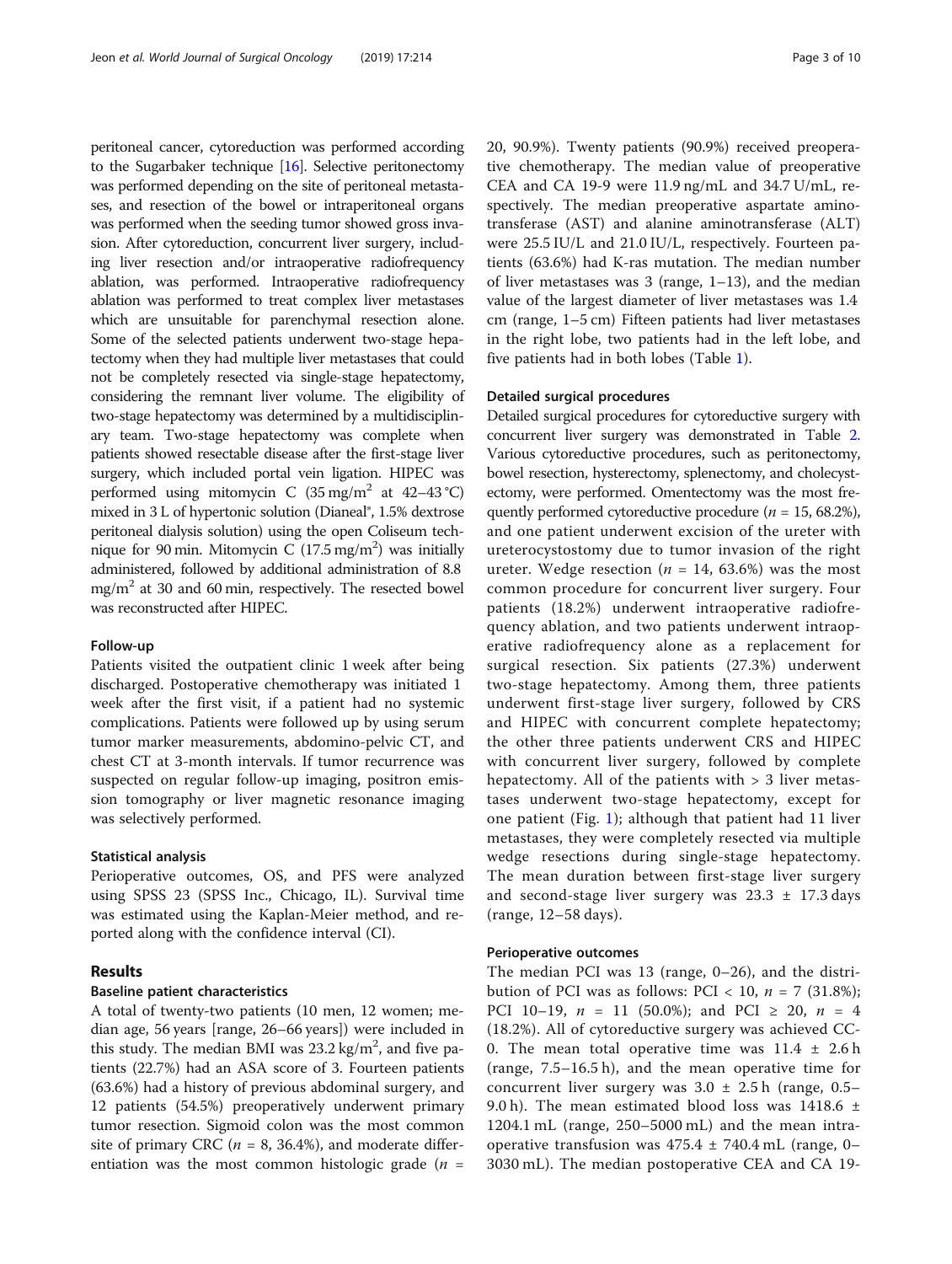# <span id="page-3-0"></span>Table 1 Baseline patient characteristics

|                                 |  |  | Table 2 Detailed surgical procedures for cytoreductive surgeries |  |
|---------------------------------|--|--|------------------------------------------------------------------|--|
| with concurrent liver surgeries |  |  |                                                                  |  |

| Variables                                                                                           | Total patients (n=22) |
|-----------------------------------------------------------------------------------------------------|-----------------------|
| Age <sup>#</sup> , years                                                                            | 56 (26-66)            |
| Sex*                                                                                                |                       |
| Male: Female                                                                                        | 10 (45.5) : 12 (54.5) |
| $BMI^{\dagger}$ , kg/m <sup>2</sup>                                                                 | 23.2 (16.2-32.2)      |
| ASA score*                                                                                          |                       |
| 1                                                                                                   | 5(22.7)               |
| $\overline{2}$                                                                                      | 12 (54.5)             |
| 3                                                                                                   | 5(22.7)               |
| History of previous abdominal surgery*                                                              | 14 (63.6)             |
| Preoperative resection of primary cancer*                                                           | 12 (54.5)             |
| Primary cancer origin*                                                                              |                       |
| Cecal cancer                                                                                        | 2(9.1)                |
| Ascending colon cancer                                                                              | 5(22.7)               |
| Descending colon cancer                                                                             | 2(9.1)                |
| Sigmoid colon cancer                                                                                | 8(36.4)               |
| Rectosigmoid junction cancer                                                                        | 1(4.5)                |
| Rectal cancer                                                                                       | 4(18.2)               |
| Primary cancer histologic grade*                                                                    |                       |
| well-differentiated                                                                                 | 0                     |
| moderate-differentiated                                                                             | 20 (90.9)             |
| poorly-differentiated                                                                               | 1(4.5)                |
| Mucinous                                                                                            | 0                     |
| signet ring cell                                                                                    | 0                     |
| Unknown                                                                                             | 1(4.5)                |
| Preoperative chemotherapy*                                                                          | 20 (90.9)             |
| 1st line                                                                                            | 16 (72.7)             |
| 2nd line                                                                                            | 3(13.6)               |
| 3rd line                                                                                            | 1(4.5)                |
| Preoperative laboratory findings <sup>#</sup>                                                       |                       |
| CEA, ng/mL                                                                                          | 11.9 (0.6-408.6)      |
| CA 19-9 , U/mL                                                                                      | 34.7 (0.8-2606.8)     |
| Hemoglobin, g/dL                                                                                    | 12.7 (9.8-14.5)       |
| Albumin , g/dL                                                                                      | $4.2$ $(3.5-4.5)$     |
| Total bilirubin, mg/dL                                                                              | $0.6$ $(0.3-1.2)$     |
| AST, IU/L                                                                                           | 25.5 (17-85)          |
| ALT, IU/L                                                                                           | 21 (9-56)             |
| Biomarker*                                                                                          |                       |
| K-ras mutation                                                                                      | 14 (63.6)             |
| K-ras wild type                                                                                     | 8(36.4)               |
| Number of liver metastases <sup>#</sup>                                                             | $3(1-13)$             |
| The largest diameter of liver metastases <sup>#</sup> , cm                                          | $1.4(1-5)$            |
| Location of liver metastases*                                                                       |                       |
| Right lobe                                                                                          | 15 (68.2)             |
| Left lobe                                                                                           | 2(9.1)                |
| Both lobes<br>*, n (%); <sup>+</sup> , median (range); BMI body mass index, ASA American Society of | 5 (22.7)              |

Anesthesiologists, AST aspartate aminotransferase, ALT alanine aminotransferase

| Variables                                                                                              | Total patients<br>$(n=22)$ |
|--------------------------------------------------------------------------------------------------------|----------------------------|
| Detailed procedures for cytoreductive surgery                                                          |                            |
| Peritoneum                                                                                             |                            |
| Diaphragmatic peritonectomy                                                                            | 11 (50.0)                  |
| Parietal peritonectomy                                                                                 | 8(36.4)                    |
| Pelvic peritonectomy                                                                                   | 13 (59.1)                  |
| Omentectomy                                                                                            | 15 (68.2)                  |
| Gastro-intestinal tract                                                                                |                            |
| Right hemicolectomy                                                                                    | 3(13.6)                    |
| Left hemicolectomy                                                                                     | 2(9.1)                     |
| Anterior resection                                                                                     | 3(13.6)                    |
| Low anterior resection                                                                                 | 8(36.4)                    |
| lleocecectomy                                                                                          | 2(9.1)                     |
| Segmental resection of small bowel                                                                     | 8(36.4)                    |
| Hartmann operation                                                                                     | 1(4.5)                     |
| Appendectomy                                                                                           | 3(13.6)                    |
| Gynecologic                                                                                            |                            |
| Hysterectomy                                                                                           | 5(22.7)                    |
| Salpingo-oophorectomy                                                                                  | 8(36.4)                    |
| Others                                                                                                 |                            |
| Excision of ureter with ureterocystostomy                                                              | 1(4.5)                     |
| Cholecystectomy                                                                                        | 8(36.4)                    |
| Splenectomy                                                                                            | 1(4.5)                     |
| Detailed procedures of liver surgery                                                                   |                            |
| Intraoperative radiofrequency ablation                                                                 | 4(18.2)                    |
| Wedge resection                                                                                        | 14 (63.6)                  |
| Sectionectomy                                                                                          | 1(4.5)                     |
| Lobectomy                                                                                              | 4(18.2)                    |
| Extended lobectomy                                                                                     | 1(4.5)                     |
| Two-stage hepatectomy                                                                                  | 6(27.3)                    |
| 1 <sup>st</sup> -stage liver surgery → CRS/HIPEC + 2 <sup>nd</sup> -stage<br>liver surgery             | 3(13.6)                    |
| CRS/HIPEC + 1 <sup>st</sup> -stage liver surgery $\rightarrow$ 2 <sup>nd</sup> -stage<br>liver surgery | 3(13.6)                    |

n (%); CRS cytoreductive surgery, HIPEC hyperthermic intraperitoneal chemotherapy

9 were 2.6 ng/mL and 29.4 U/mL. The median postoperative AST and ALT were 170.5 IU/L and 137 IU/L. The mean lengths of intensive care unit stay and hospital stay were  $3.1 \pm 7.9$  days and  $25.6 \pm 16.7$  days, respectively. All of the patients, except for one patient who died, received postoperative chemotherapy; and the median interval between surgery and adjuvant chemotherapy was 40.5 days (range, 31–63). Table [3](#page-5-0) shows perioperative outcomes, and Fig. [2](#page-6-0) shows a schematic flow diagram of the treatment.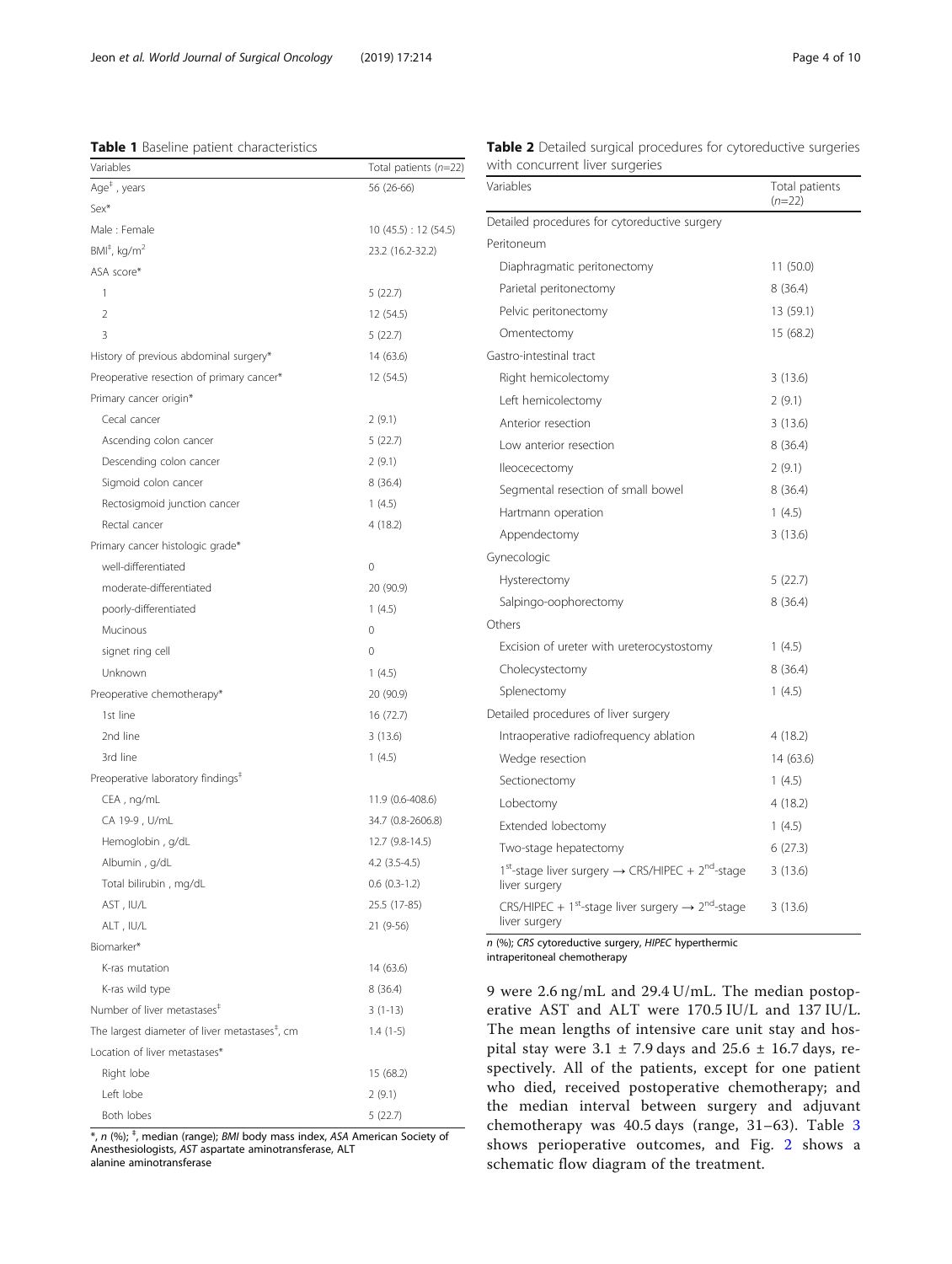<span id="page-4-0"></span>

#### Postoperative complications

Minor postoperative complications (grade I–II: including neutropenia, anemia, fever, diarrhea, and vomiting) were observed in 10 patients (45.5%). Major postoperative complications (grade III–V: including luminal bleeding, bile leakage, anastomotic leakage, and septic shock), were observed in five patients (22.7%). Three patients (13.6%) underwent reoperation due to surgical complications of bile leakage in one patient and anastomotic leakage in two patients. Of the three patients who underwent reoperation, one patient (4.5%) died 32 days after surgery, despite reoperation for panperitonitis due to anastomotic leakage. The rate of readmission due to postoperative complications was 9.1%, with intestinal obstruction and anastomotic leakage in one patient each (Table [4](#page-6-0)).

# Survival outcomes

The median follow-up period was 15.0 months. The median OS and median PFS since surgical intervention were 16.7 months (95% CI, 16.0–17.4 months) and 7.1 months (95% CI, 3.2–11.0 months), respectively. The median OS since diagnosis was 27.4 months (95% CI, 21.7–33.1 months) during a median follow-up of 19.7 months. The 1-year OS was 100%, 2-year OS was 55.0%, 1-year PFS was 24.2%, and 2-year PFS was 12.1% (Fig. [3](#page-7-0)). The liver was the most frequent site of initially detected recurrence  $(n = 10, 45.5\%)$ , followed by the lungs  $(n = 6, 27.3\%)$  and peritoneum ( $n = 4$  $n = 4$ , 18.2%) (Fig. 4). Four patients did not experience recurrence during the follow-up period.

# **Discussion**

Surgical treatment for patients who have peritoneal metastasis combined with the presence of parenchymal liver metastasis has not been established. Since Elias et al. published the first report about combined resection with intraperitoneal chemotherapy for patients with peritoneal and liver metastases, several surgeons have tried to attempt this challenging surgical treatment [\[17\]](#page-8-0). A recently published systematic review showed that combined curative resection with intraperitoneal chemotherapy for peritoneal and liver metastatic CRC resulted in a possible survival benefit in selected patients  $[18]$  $[18]$ . However, there have been only a few studies regarding this treatment, therefore the feasibility and the efficacy is still controversial.

Our primary aim was to evaluate the clinical outcomes of combined curative resection for synchronous peritoneal and liver metastases. With comparison of other published studies, our study showed comparable perioperative outcomes. In our study, minor complication rate was 45.5% (n  $= 10$ ), major complication rate was 22.7% ( $n = 5$ ), and mortality rate was 4.5% ( $n = 1$ ). Bile leakage occurred in only two patients (9.1%) who were treated with endoscopic biliary drainage and reoperation, respectively. These results were comparable to those in previously published studies that had major complication rates of 23.8–51.4% and mortality rates of  $0-8.1\%$  [\[3,](#page-8-0)  $19-24$  $19-24$ ]. As CRS with HIPEC has an overall morbidity rate of 23–45% and mortality rate of 0–12% in CRC patients with peritoneal metastasis only, the addition of concurrent liver resection does not seem to reduce safety [\[25](#page-9-0)]. Berger et al. suggested that perioperative complication rate, length of hospital stay, and intraoperative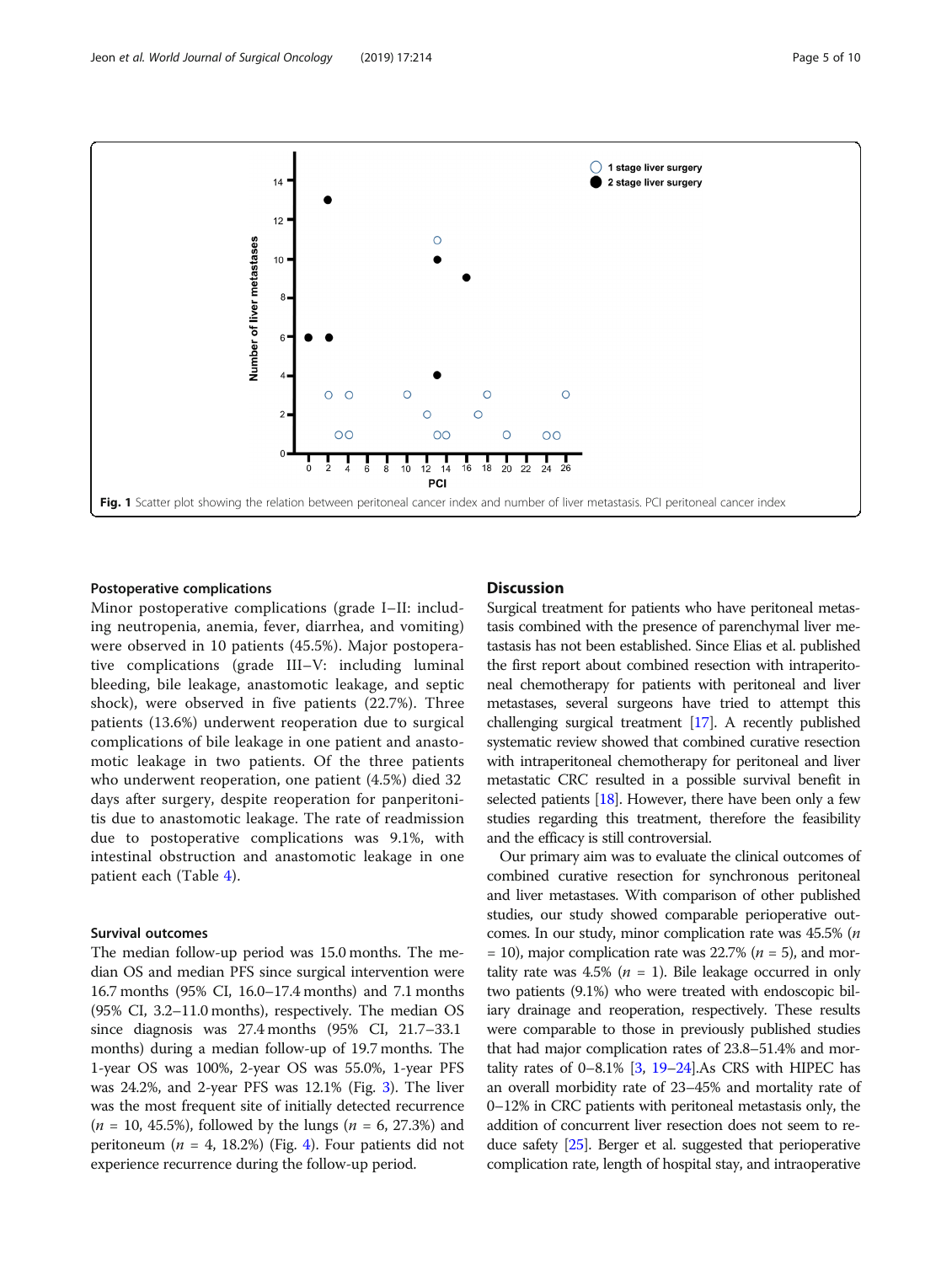<span id="page-5-0"></span>Table 3 Perioperative outcomes

| Variables                                                               | Total patients (n=22)      |
|-------------------------------------------------------------------------|----------------------------|
| Peritoneal cancer index (PCI)*                                          |                            |
| $<$ 10                                                                  | 7(31.8)                    |
| $10 - 19$                                                               | 11(50.0)                   |
| $\geq$ 20                                                               | 4(18.2)                    |
| Mean PCI <sup>+</sup>                                                   | $12.0 \pm 7.9$ (0-26)      |
| Median PCI <sup>#</sup>                                                 | $13(3-17)$                 |
| Completeness of cytoreduction (CC)                                      |                            |
| $CC-0$                                                                  | 22 (100)                   |
| $CC-1$                                                                  | $\mathbf 0$                |
| Total operative time <sup>†</sup> , hour                                | $11.4 \pm 2.6$ (7.5-16.5)  |
| Operative time for concurrent liver surgery <sup>†</sup> , hour         | $3.0 \pm 2.5$ (0.5-9.0)    |
| Estimated blood loss <sup>t</sup> , mL                                  | 1418.6 ± 1204.1 (250-5000) |
| Intraoperative transfusion <sup>†</sup> , mL                            | 475.4 ± 740.4 (0-3030)     |
| Postoperative laboratory findings <sup>#</sup>                          |                            |
| CEA, ng/mL                                                              | $2.6(0.4-32.9)$            |
| CA 19-9, U/mL                                                           | 29.4 (4.1-232)             |
| Hemoglobin, g/dL                                                        | $10.6$ (7.5-13.7)          |
| Albumin, g/dL                                                           | $2.7(1.4-3.3)$             |
| Total bilirubin, mg/dL                                                  | $1.3(0.4-2.4)$             |
| AST, IU/L                                                               | 170.5 (77-498)             |
| ALT, IU/L                                                               | 137 (30-440)               |
| Length of ICU stay <sup>‡</sup> , days                                  | $3.1 \pm 7.9$ (0-38)       |
| Length of hospital stay <sup>‡</sup> , days                             | $25.6 \pm 16.7 (9-71)$     |
| Numbers to treat adjuvant chemotherapy*                                 | 21 (95.5)                  |
| Interval between surgery and adjuvant chemotherapy <sup>##</sup> , days | $40.5(31-63)$              |

\*, n (%); <sup>†</sup>, mean ± standard deviation (range); <sup>‡</sup>, median (range); <sup>#‡</sup>, median (quartile); AST aspartate aminotransferase; ALT alanine aminotransferase; ICU intensive care unit

blood transfusion were related to more extensive cytoreduction, rather than liver surgery itself [[26\]](#page-9-0). In our study, only one patient died of intestinal anastomotic leakage; she had three anastomoses, which was relatively higher compared to other patients, without stoma diversion. A protective stoma is recommended for extensive cytoreduction including  $\geq 2$  anastomoses to reduce the anastomotic leak rate [\[27\]](#page-9-0).

Our study showed that the median OS since surgery was 16.7 months, and that since diagnosis was 27.4 months. Downs-Canner et al. reported a median OS of 13.0 months since surgery in patients who were treated with combined resection for colorectal peritoneal and liver metastases, while the median OS was 32.5 months since diagnosis; these findings were comparable to our results [\[3](#page-8-0)]. Lorimier et al. also calculated OS from diagnosis, and reported a median OS of 36.1 months; however, only 63% of patients ( $n =$ 14) were treated with preoperative chemotherapy [\[24](#page-8-0)]. Maggiori et al. reported a median OS of 32.0 months, although they measured survival since surgery [\[19](#page-8-0)]. They

excluded patients with disease progression within 2–3 months after receiving preoperative chemotherapy; we also included such patients. Therefore, in our study, four patients received more than first-line preoperative chemotherapy, and the average interval between diagnosis and surgery was 6.5 months. Maggiori et al. suggested that better survival prognosis could be achieved when patients had PCI < 12, and the number of liver metastases was  $<$  3 [[19\]](#page-8-0). The median OS was 40 months for patients with PCI < 12 and < 3 liver metastases, while it was 27 months for patients with PCI  $\geq$  12 and  $\geq$  3 liver metastases [[19](#page-8-0)]. In our study, only two patients met these criteria for better survival prognosis, and both of them were alive for 30.2 months and 20.2 months until the date of the last follow-up. Carvalho et al. showed relatively better survival outcomes, with a median OS of 44 months and median PFS of 10 months. These better results might be due to the fact that the patients had relatively lower PCI (median, 5; range, 3–10.5) and fewer liver metastases (median, 2; range, 1–6) [\[20](#page-8-0)]. Our results for OS were acceptable, despite the longer period for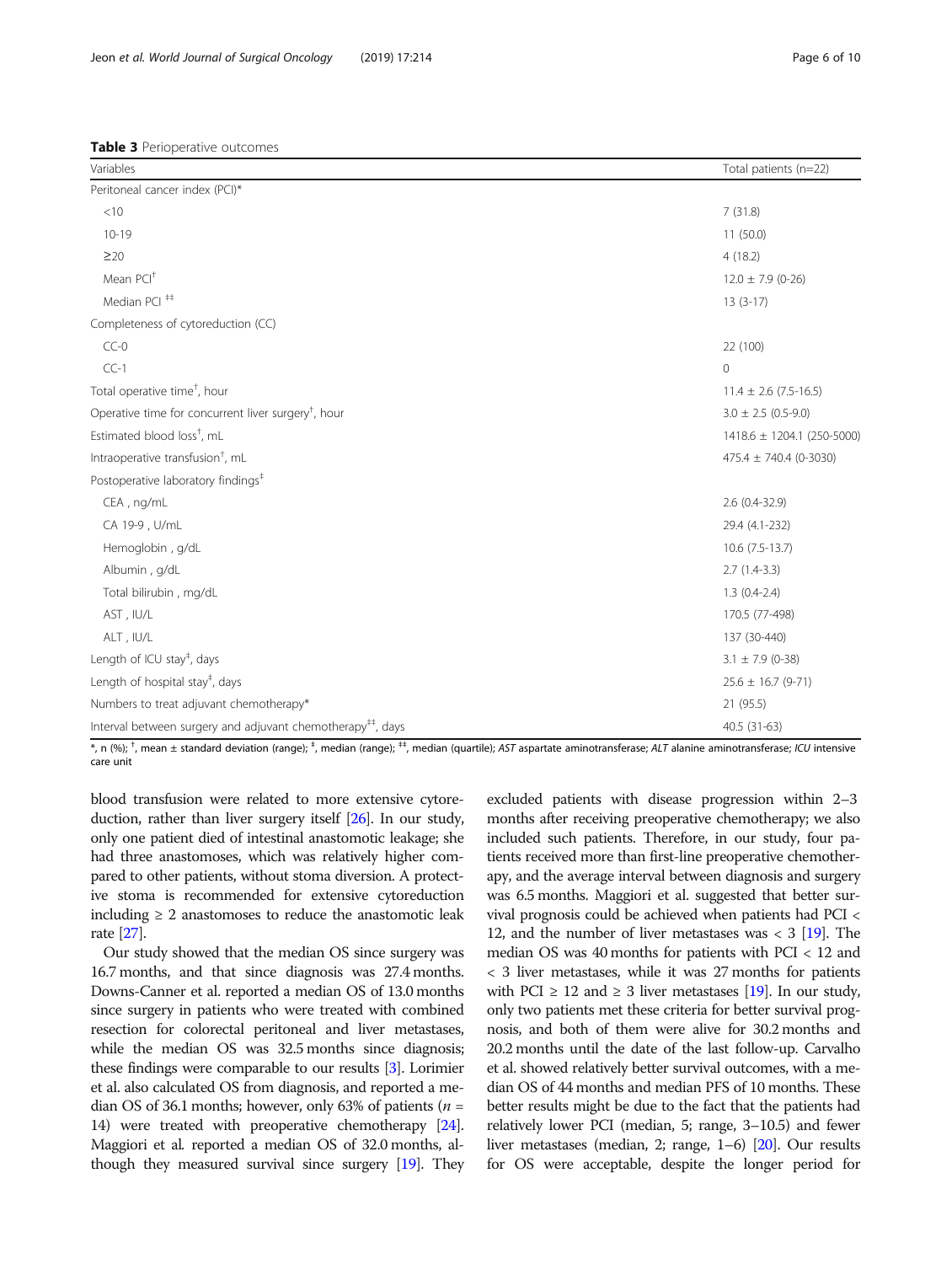<span id="page-6-0"></span>

preoperative chemotherapy including patients with disease progression and more severe liver metastases.

In our study, the median PFS was 7.1 months, which was comparable to that obtained in previous studies (5.1 to 10.0 months)  $\left[3, 19-24\right]$  $\left[3, 19-24\right]$  $\left[3, 19-24\right]$  $\left[3, 19-24\right]$  $\left[3, 19-24\right]$ . The most common site of initial recurrence was the liver ( $n = 10, 45.5\%$ ). Recently, Ito et al. suggested that hepatectomy for metachronous colorectal liver metastases after complete CRS and HIPEC for peritoneal metastases could be performed safely and achieved better survival outcome [\[28](#page-9-0)].

| Table 4 Postoperative complications |  |
|-------------------------------------|--|
|-------------------------------------|--|

| Variables                                       | Total patients (n=22) |  |
|-------------------------------------------------|-----------------------|--|
| Postoperative complications*                    |                       |  |
| Grade I                                         | 1(4.5)                |  |
| Grade II                                        | 9(40.9)               |  |
| Grade IIIa                                      | 2(9.1)                |  |
| bile leakage                                    | 1(4.5)                |  |
| luminal bleeding                                | 1(4.5)                |  |
| Grade IIIb                                      | 1(4.5)                |  |
| anastomosis leakage                             | 1(4.5)                |  |
| Grade IV                                        | 1(4.5)                |  |
| septic shock                                    | 1(4.5)                |  |
| Grade V                                         | 1(4.5)                |  |
| Reoperation, during postoperative hospital stay | 3(13.6)               |  |
| Bile leakage                                    | 1(4.5)                |  |
| Anastomosis leakage                             | 2(9.1)                |  |
| Readmission due to postoperative complication   | 2(9.1)                |  |
| Intestinal obstruction                          | 1(4.5)                |  |
| Anastomosis leakage                             | 1(4.5)                |  |

n (%); \* classified by the Clavien-Dindo classification

However, in our study, since the patients had synchronous peritoneal and hepatic metastases, it would be challenging to apply repeated hepatectomy for patients who had liver recurrence after CRS and HIPEC with concurrent liver surgery. According to Ito et al., 75% of patients with metastatic CRC, who underwent hepatectomy with curative intent, experienced recurrence in the liver before they died [\[4](#page-8-0)]. Moreover, one-third of the patients ultimately showed systemic dissemination with bone or brain metastases. This implies that even if complete resection is successful, systemic chemotherapy is needed for CRC patients with hepatic metastasis.

We included six patients who underwent two-stage hepatectomy, a relatively more aggressive treatment strategy compared to that performed in previous studies. Since Adam et al. reported the first series on two-stage hepatectomy in patients with initially unresectable colorectal liver metastasis, several studies have suggested that two-stage hepatectomy was safe and effective for selected patients [\[6](#page-8-0), [29\]](#page-9-0). According to these studies, the morbidity and mortality rates of two-stage hepatectomy for multiple colorectal liver metastases ranged from 26 to 59% and from 0 to 9%, respectively [\[30](#page-9-0)–[34\]](#page-9-0). Although only six patients in our study underwent two-stage hepatectomy, it was encouraging to see that only one patient experienced bile leakage (grade IIIa), no patient showed liver failure, and no patient died after CRS and HIPEC with concurrent two-stage hepatectomy. However, to analyze the safety and effectiveness of this procedure, much more patients are required and the patient selection should be carefully taken. Further study regarding two-stage hepatectomy will be conducted.

This study had several limitations, including its small patient population, retrospective nature of analysis, and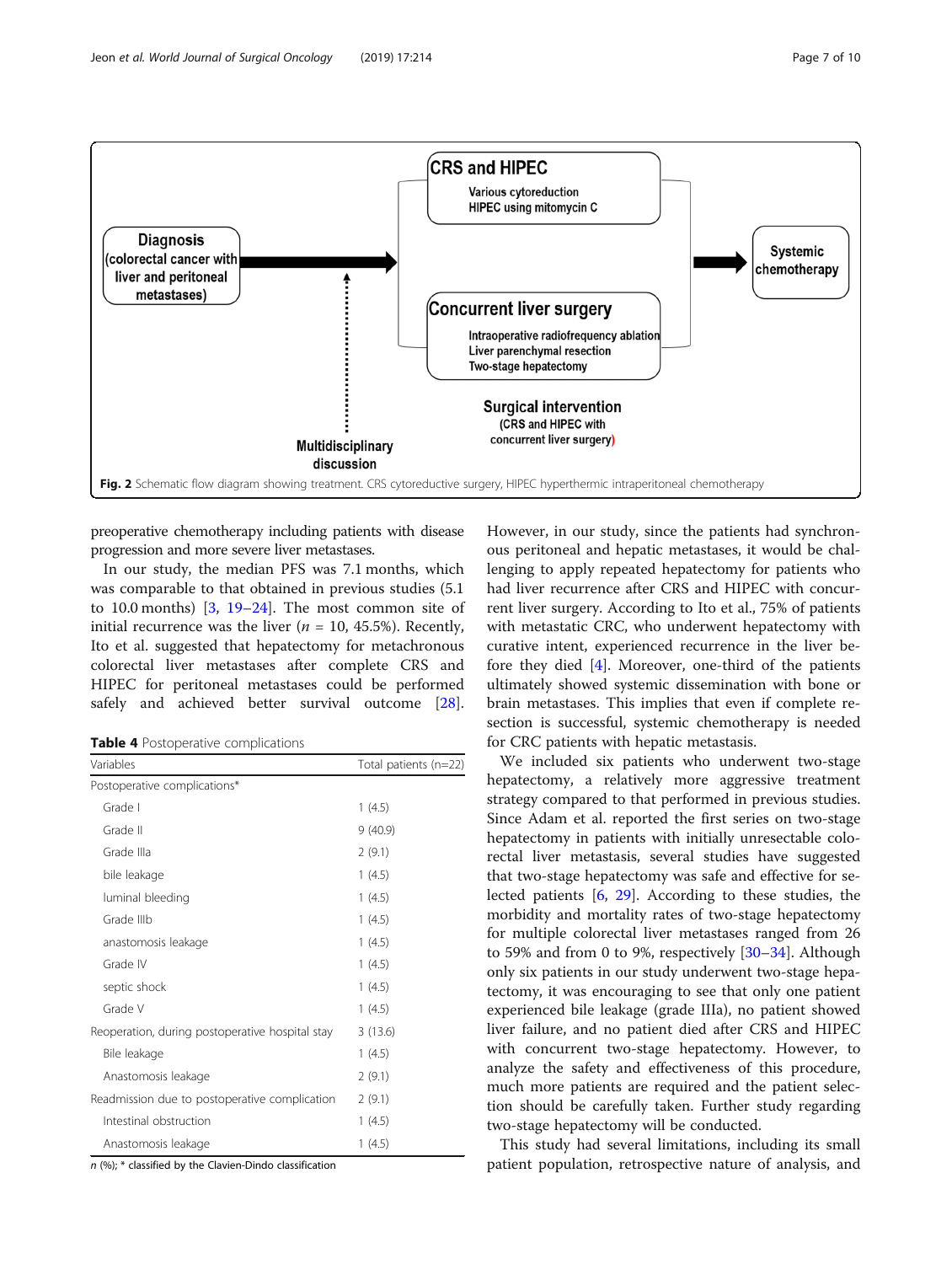<span id="page-7-0"></span>

short follow-up period. However, the study results showed acceptable morbidity and mortality rates with comparable survival outcomes, even though patient selection was relatively more extensive compared to previous studies. Therefore, after refining the patient selection criteria through further studies, this strategy could be effective for CRC liver and peritoneal metastases.

# Conclusions

In an experienced center, concurrent liver resection with CRS and HIPEC was feasible and safe for selected patients, with acceptable clinical outcomes. Nevertheless, additional long-term follow-up studies on a large population are needed to confirm the effectiveness of the surgical treatment for patients with liver and peritoneal metastatic CRC.

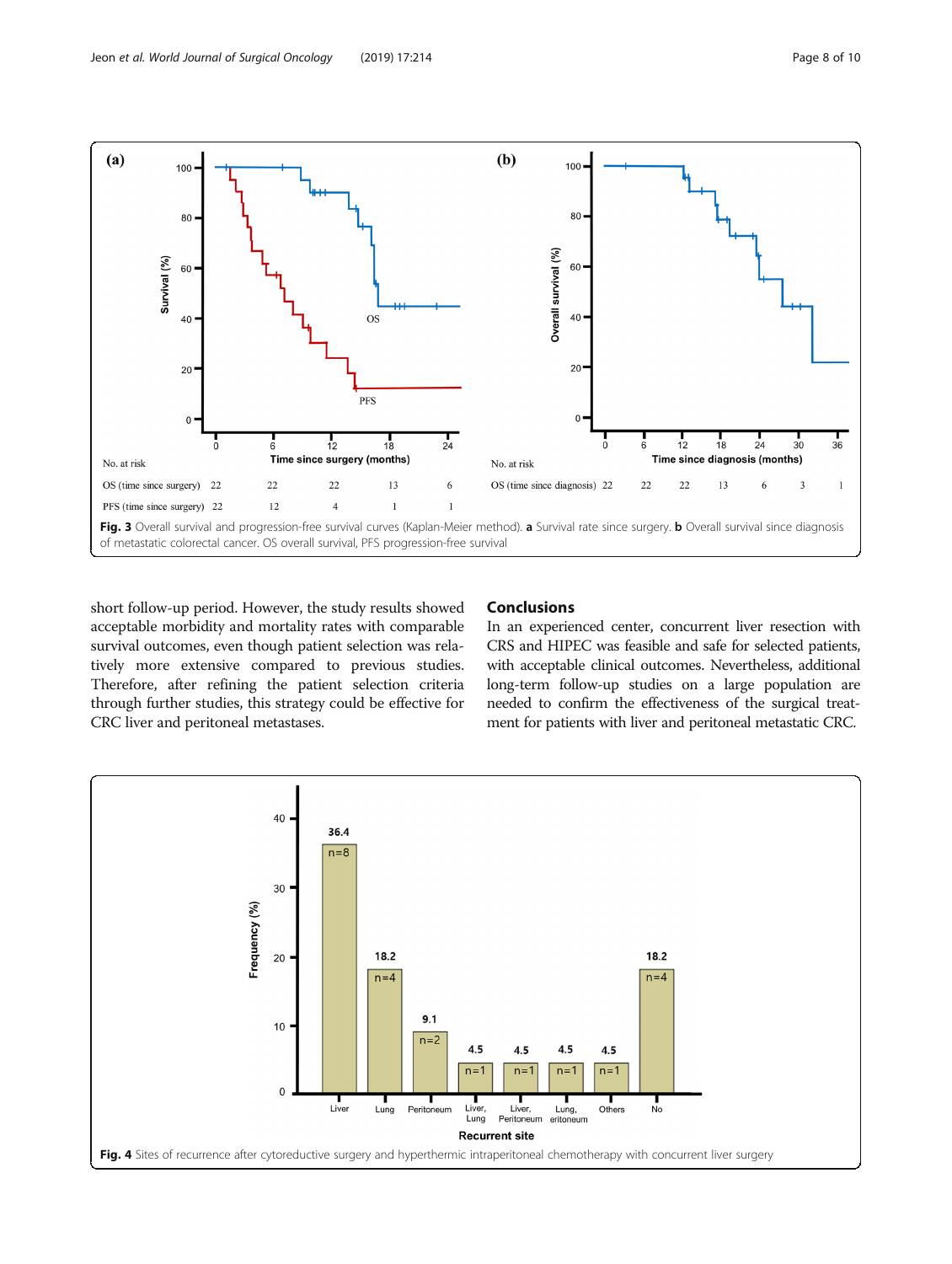# <span id="page-8-0"></span>Abbreviations

CC: Completeness of cytoreductionCRCColorectal cancerCRSCytoreductive surgeryHIPECHyperthermic intraperitoneal chemotherapyOSOverall survivalPCIPeritoneal cancer indexPFSProgression-free survival

# Acknowledgements

The authors have no conflicts of interest or financial ties to disclose.

# Authors' contributions

YJ performed the journal research, participated in the study design, analyzed the data, and wrote the manuscript; EP participated in the study design and revised the manuscript; JL participated in the study design; SB participated in study design, revised the manuscript, and gave final approval for the manuscript to be submitted. All authors read and approved the final manuscript.

#### Funding

This study was supported by the Basic Science Research Program through the National Research Foundation of Korea (NRF) funded by the Ministry of Science and ICT (NRF-2017R1A2B2011520).

#### Availability of data and materials

All data generated or analyzed in this study are included in the published article.

# Ethics approval and consent to participate

This study was approved by the Institutional Review Board of Gangnam Severance Hospital, Yonsei University College of Medicine (IRB No. 3-2019- 0005).

#### Consent for publication

Not applicable.

# Competing interests

The authors declare that they have no competing interests.

# Author details

<sup>1</sup> Division of Colon and Rectal Surgery, Department of Surgery, Gangnam Severance Hospital, Yonsei University College of Medicine, 20, Eonju-ro 63-gil, Gangnam-gu, Seoul 06229, Korea. <sup>2</sup> Division of Hepatobiliary and Pancreatic Surgery, Department of Surgery, Gangnam Severance Hospital, Yonsei University College of Medicine, Seoul, Korea.

# Received: 29 July 2019 Accepted: 7 November 2019<br>Published online: 11 December 2019

#### References

- 1. van Rooijen KL, Shi Q, Goey KKH, Meyers J, Heinemann V, Diaz-Rubio E, Aranda E, Falcone A, Green E, de Gramont A, et al. Prognostic value of primary tumour resection in synchronous metastatic colorectal cancer: Individual patient data analysis of first-line randomised trials from the ARCAD database. Eur J Cancer. 2018;91:99–106.
- 2. Verwaal VJ, van Ruth S, de Bree E, van Sloothen GW, van Tinteren H, Boot H, Zoetmulder FA. Randomized trial of cytoreduction and hyperthermic intraperitoneal chemotherapy versus systemic chemotherapy and palliative surgery in patients with peritoneal carcinomatosis of colorectal cancer. J Clin Oncol. 2003;21:3737–43.
- 3. Downs-Canner S, Shuai Y, Ramalingam L, Pingpank JF, Holtzman MP, Zeh HJ, Bartlett DL, Choudry HA. Safety and efficacy of combined resection of colorectal peritoneal and liver metastases. J Surg Res. 2017;219:194–201.
- Ito K, Govindarajan A, Ito H, Fong Y. Surgical treatment of hepatic colorectal metastasis: evolving role in the setting of improving systemic therapies and ablative treatments in the 21st century. Cancer J. 2010;16:103–10.
- 5. Selby K, Hernandez-Alejandro R. Two-stage hepatectomy for liver metastasis from colorectal cancer. CMAJ. 2014;186:1163–6.
- Adam R, Laurent A, Azoulay D, Castaing D, Bismuth H. Two-stage hepatectomy: A planned strategy to treat irresectable liver tumors. Ann Surg. 2000;232:777–85.
- 7. Verwaal VJ, Bruin S, Boot H, van Slooten G, van Tinteren H. 8-year follow-up of randomized trial: cytoreduction and hyperthermic intraperitoneal

chemotherapy versus systemic chemotherapy in patients with peritoneal carcinomatosis of colorectal cancer. Ann Surg Oncol. 2008;15:2426–32.

- 8. Elias D, Lefevre JH, Chevalier J, Brouquet A, Marchal F, Classe JM, Ferron G, Guilloit JM, Meeus P, Goere D, Bonastre J. Complete cytoreductive surgery plus intraperitoneal chemohyperthermia with oxaliplatin for peritoneal carcinomatosis of colorectal origin. J Clin Oncol. 2009;27:681–5.
- 9. Elias D, Gilly F, Boutitie F, Quenet F, Bereder JM, Mansvelt B, Lorimier G, Dube P, Glehen O. Peritoneal colorectal carcinomatosis treated with surgery and perioperative intraperitoneal chemotherapy: retrospective analysis of 523 patients from a multicentric French study. J Clin Oncol. 2010;28:63–8.
- 10. Franko J, Ibrahim Z, Gusani NJ, Holtzman MP, Bartlett DL, Zeh HJ 3rd. Cytoreductive surgery and hyperthermic intraperitoneal chemoperfusion versus systemic chemotherapy alone for colorectal peritoneal carcinomatosis. Cancer. 2010;116:3756–62.
- 11. Franko J, Shi Q, Goldman CD, Pockaj BA, Nelson GD, Goldberg RM, Pitot HC, Grothey A, Alberts SR, Sargent DJ. Treatment of colorectal peritoneal carcinomatosis with systemic chemotherapy: a pooled analysis of north central cancer treatment group phase III trials N9741 and N9841. J Clin Oncol. 2012;30:263–7.
- 12. Franko J, Shi Q, Meyers JP, Maughan TS, Adams RA, Seymour MT, Saltz L, Punt CJA, Koopman M, Tournigand C, et al. Prognosis of patients with peritoneal metastatic colorectal cancer given systemic therapy: an analysis of individual patient data from prospective randomised trials from the Analysis and Research in Cancers of the Digestive System (ARCAD) database. Lancet Oncol. 2016;17:1709–19.
- 13. Thomassen I, van Gestel YR, Lemmens VE, de Hingh IH. Incidence, prognosis, and treatment options for patients with synchronous peritoneal carcinomatosis and liver metastases from colorectal origin. Dis Colon Rectum. 2013;56:1373–80.
- 14. Sugarbaker PH. Successful management of microscopic residual disease in large bowel cancer. Cancer Chemother Pharmacol. 1999;43(Suppl):S15–25.
- 15. Clavien PA, Barkun J, de Oliveira ML, Vauthey JN, Dindo D, Schulick RD, de Santibanes E, Pekolj J, Slankamenac K, Bassi C, et al. The Clavien-Dindo classification of surgical complications: five-year experience. Ann Surg. 2009; 250:187–96.
- 16. Sugarbaker PH. Peritonectomy procedures. Ann Surg. 1995;221:29–42.
- 17. Elias D, Dube P, Bonvalot S, Meshaka P, Manai M, Cavalcanti A, Lasser P. Treatment of liver metastases with moderate peritoneal carcinomatosis by hepatectomy and cytoreductive surgery followed by immediate postoperative intraperitoneal chemotherapy: feasibility and preliminary results. Hepatogastroenterology. 1999;46:360–3.
- 18. El-Nakeep S, Rashad N, Oweira H, Schmidt J, Helbling D, Giryes A, Petrausch U, Mehrabi A, Decker M, Abdel-Rahman O. Intraperitoneal chemotherapy and cytoreductive surgery for peritoneal metastases coupled with curative treatment of colorectal liver metastases: an updated systematic review. Expert Rev Gastroenterol Hepatol. 2017;11:249–58.
- 19. Maggiori L, Goere D, Viana B, Tzanis D, Dumont F, Honore C, Eveno C, Elias D. Should patients with peritoneal carcinomatosis of colorectal origin with synchronous liver metastases be treated with a curative intent? A casecontrol study. Ann Surg. 2013;258:116–21.
- 20. Carvalho LF, Scuderi V, Maes H, Cupo P, Geerts B, Van Bockstal M, Gremonprez F, Willaert W, Pattvn P, Troisi R, Ceelen W. Simultaneous Parenchyma-Preserving Liver Resection, Cytoreductive Surgery and Intraperitoneal Chemotherapy for Stage IV Colorectal Cancer. Acta Chir Belg. 2015;115:385.
- 21. Delhorme JB, Dupont-Kazma L, Addeo P, Lefebvre F, Triki E, Romain B, Meyer N, Bachellier P, Rohr S, Brigand C. Peritoneal carcinomatosis with synchronous liver metastases from colorectal cancer: Who will benefit from complete cytoreductive surgery? Int J Surg. 2016;25:98–105.
- 22. Navez J, Remue C, Leonard D, Bachmann R, Kartheuser A, Hubert C, Coubeau L, Komuta M, Van den Eynde M, Zech F, Jabbour N. Surgical Treatment of Colorectal Cancer with Peritoneal and Liver Metastases Using Combined Liver and Cytoreductive Surgery and Hyperthermic Intraperitoneal Chemotherapy: Report from a Single-Centre Experience. Ann Surg Oncol. 2016;23:666–73.
- 23. Alzahrani N, Ung L, Valle SJ, Liauw W, Morris DL. Synchronous liver resection with cytoreductive surgery for the treatment of liver and peritoneal metastases from colon cancer: results from an Australian centre. ANZ J Surg. 2017;87:E167–72.
- 24. Lorimier G, Linot B, Paillocher N, Dupoiron D, Verriele V, Wernert R, Hamy A, Capitain O. Curative cytoreductive surgery followed by hyperthermic